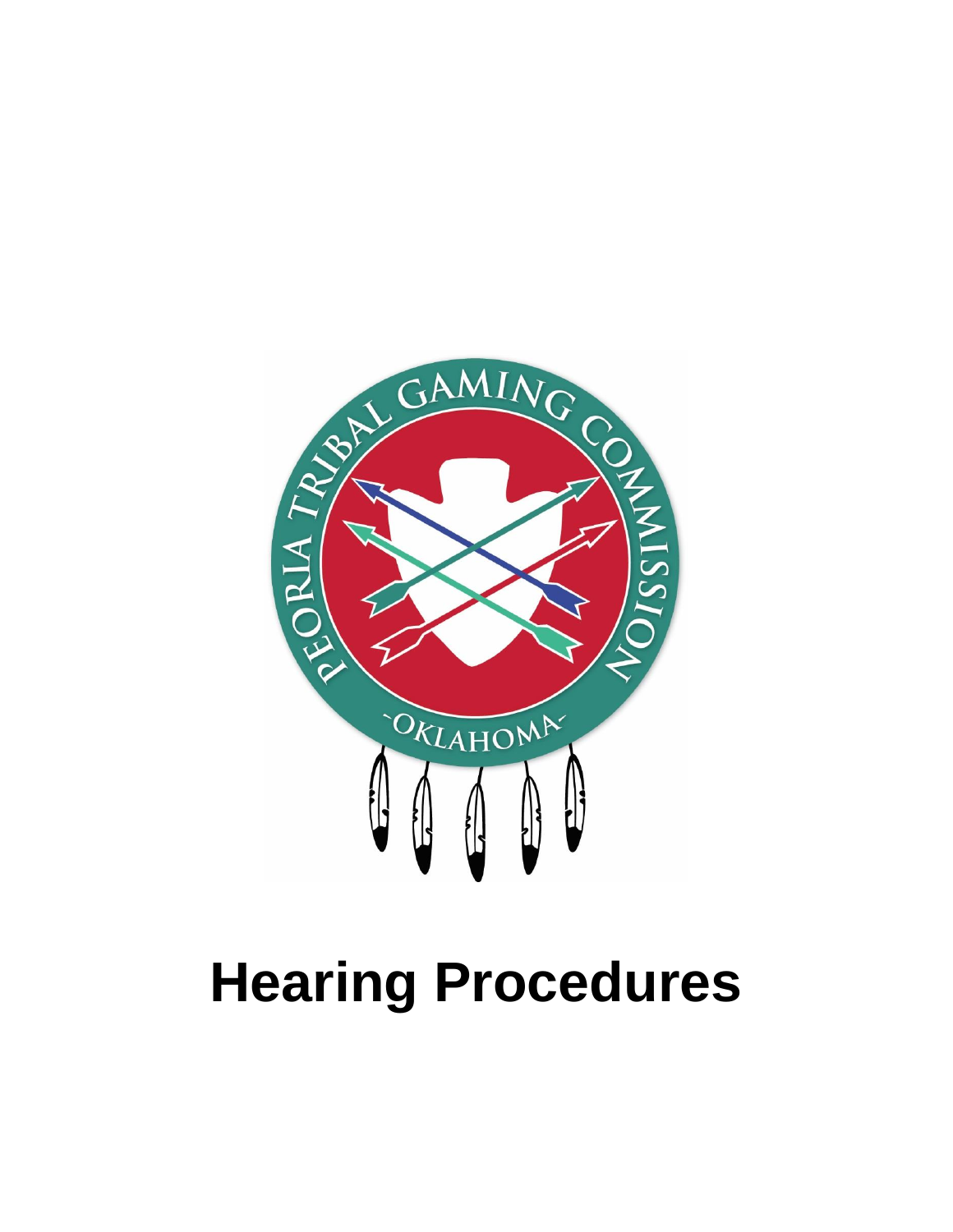## **PEORIA TRIBAL GAMING COMMISSION** *HEARING PROCEDURES*

A gaming license granted by the Peoria Tribal Gaming Commission (the "Commission") is a privilege - subject to suspension or revocation at any time, with or without notice. The issuance of a gaming license shall not be construed as granting any vested right in or to such license, any employment, or any other opportunity by virtue of which the license holder becomes eligible. The Commission exercises continuing jurisdiction for conduct that occurred during the time period provided with the gaming license.

**A.** The Commission shall provide written notification to each Applicant upon the granting or denial of a license, and to licensees upon revocation or suspension of the gaming license. The Commission shall provide written notifications to individuals or entities of the Commission's regulatory actions. The notice shall set forth the grounds for suspension, denial, or revocation as well as procedures for petition of reconsideration.

**B.** The Commission shall afford an applicant for a license an opportunity for a hearing upon denying such application for a gaming license and shall afford a licensee or any other persons subject to the Peoria Tribe of Indians of Oklahoma Gaming Ordinance ("Gaming Law") the opportunity for a hearing prior to taking any final action resulting in denying, terminating, revoking, suspending, or limiting a license or any other adverse action the Commission deems appropriate; provided, the Commission may, without prior notice or hearing, summarily temporarily suspend or extend suspension of licenses for sixty (60) days in those cases where such action is deemed appropriate by the Commission. In cases where a license is suspended prior to hearing, an opportunity for a hearing shall be provided promptly after suspension at the request of the licensee. The Commission is authorized to adopt rules and regulations, consistent with this Gaming Law, governing the conduct of any and all hearings before the Commission, including discovery, as well as the process of issuing, modifying, conditioning, suspending, or revoking any license. (*See* Gaming Law § 3.1.).

**C.** Whenever, upon preliminary factual finding, the Commission determines that any person has failed to comply with the provisions of the Gaming Law or any regulations promulgated hereunder, the Commission shall make a certification of findings with a copy thereof to the subject or subjects of that determination. After five (5) days notice, and within thirty (30) days thereof, the Commission shall hold a hearing at which time the affected person or licensee shall have an opportunity to be heard and present evidence. Written notices from the Commission of any licensing or regulatory decision shall be considered properly given if delivered personally or sent as certified mail through United States mail services. Notices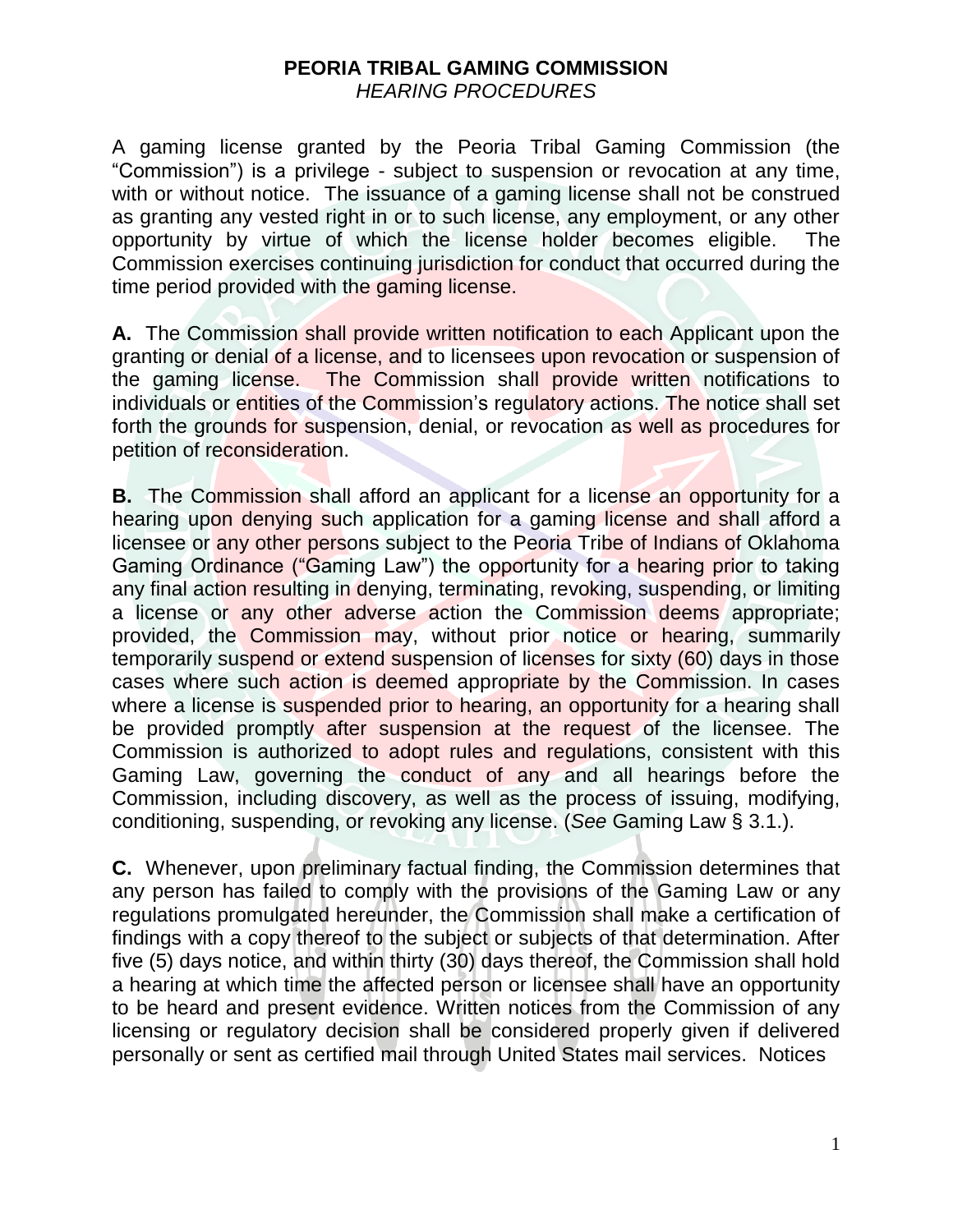## **PEORIA TRIBAL GAMING COMMISSION** *HEARING PROCEDURES*

provided through any means shall be considered properly given if the designated recipient acknowledges receipt or denies receipt in writing.

**D.** Any person or entity whose license, by final action, is denied, revoked, suspended, or is subject to a Commission regulatory action (Petitioner) may file a petition for reconsideration of the decision with the Commission, but said petition must be filed within thirty (30) days after receipt of a written decision of the Commission, pursuant to Gaming Law § 17.2.

**E.** All hearings regarding licensing or regulatory proceedings shall be closed to the public unless, upon request of a Commissioner or a Petitioner, the hearings are opened by vote of at least two Commissioners of the Commission. The "Public" shall mean anyone who is not a member of the Commission or its staff, a party to the hearing (including representative thereof), counsel for a party, or a witness. At such hearing it shall be the obligation of the Petitioner or Licensee to show cause why the preliminary determination is incorrect, why the application in question should not be denied, why the license in question shall not be revoked or suspended, why the period of suspension should not be extended, or show cause why special conditions or limitations upon license should not be imposed, to show cause why any other action regarding any other person or persons subject to any action by the Commission should not be taken. The burden shall be on the Petitioner or Licensee to present any and all information at the hearing that the Petitioner or Licensee considers applicable to the issues, including whether the evidence and information considered was erroneous, whether it was erroneously interpreted, or whether it was considered in error. Petitioners and Licensees may present oral and written evidence in support of their position, and may have an attorney and have witnesses present at the hearing. Petitioners and Licensees shall bear their own costs for legal representation, witnesses, and any other costs associated with their appeal. The admission of evidence and testimony shall be based on a determination by the Commission, as to the reliability and relevance of such evidence.

**F**. Upon the determination of at least two Commissioners of the Commission, the Commission shall have the discretion to determine specific procedures to govern the discovery process for any hearing in front of the Commission on an individual case basis.

**G.** The Commission shall promptly notify the Petitioner in writing of its final determination. The Commission's determination shall be final when issued, and no further appeal will be heard on the matter by the Commission.